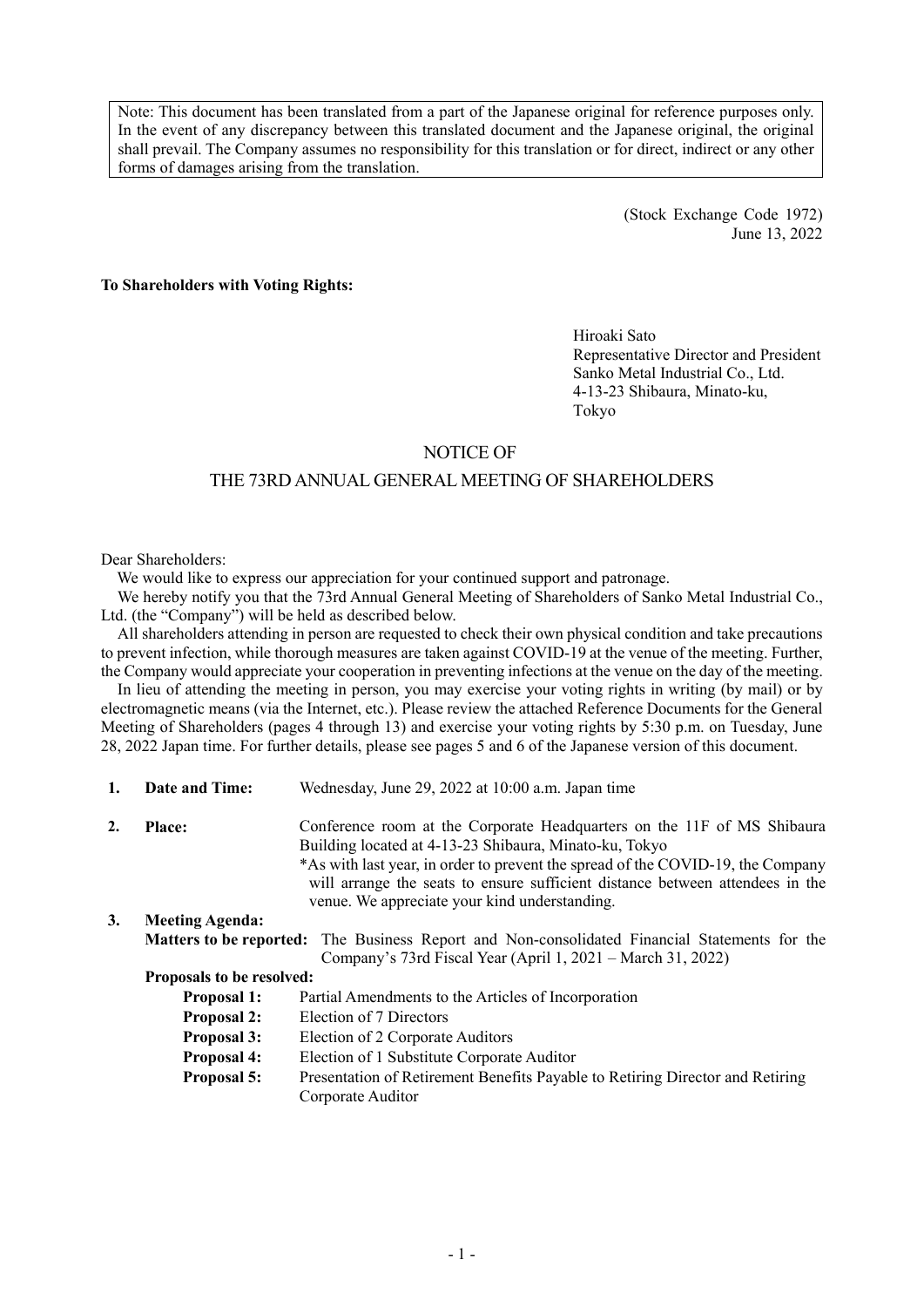Notice Concerning Appropriation of Surplus

Based on the Company's fundamental dividend policy to distribute profits corresponding to business results, the Company plans to implement distribution of year-end dividends from surplus while considering factors such as maintaining funds required for investment, etc., toward improving corporate value, projections of future business results and the financial standing, etc.

As an index for "profit distribution corresponding to business results," we aim for a dividend payout ratio of 30%.

Based on this policy, the Board of Directors resolved at a meeting held on April 27, 2022 to pay a dividend of 130 yen per share, the same amount as the dividend per share paid at the end of the previous fiscal year, for the shares registered by the record date of March 31, 2022.

| Matters concerning the allotment of<br>dividend property to shareholders and<br>the total amount | Per-share common stock of the Company:<br>$130 \,\mathrm{ven}$<br>Total amount: 501,261,410 yen |
|--------------------------------------------------------------------------------------------------|-------------------------------------------------------------------------------------------------|
| Effective date of distribution of surplus:                                                       | June 30, 2022                                                                                   |

Article 42 of the Company's Articles of Incorporation defines that the distribution of surplus may be resolved by the Board of Directors.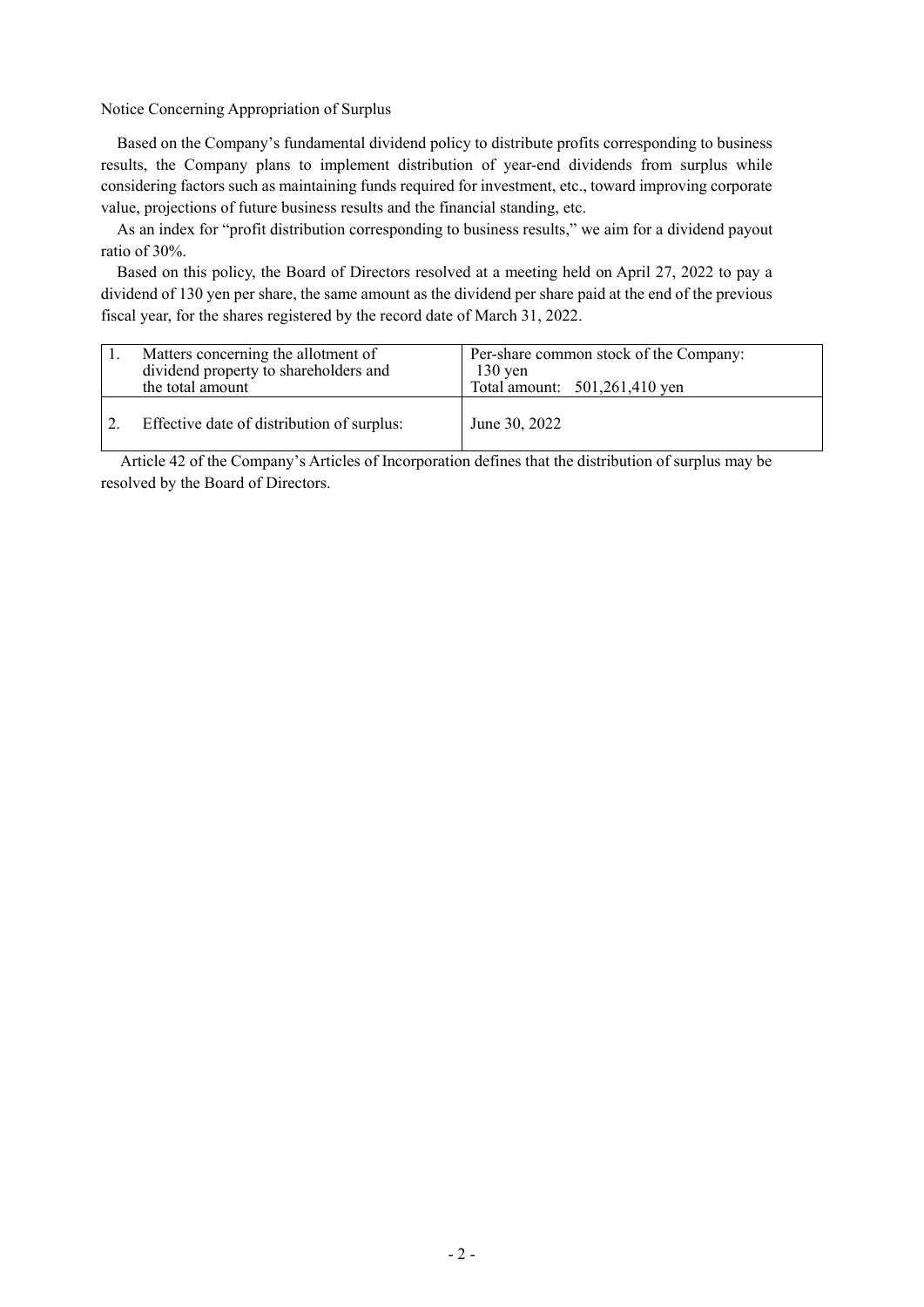Request for Shareholders

- Depending on the infection spread status and announcements, etc. by the Government, etc., our measures against COVID-19 may be changed. Shareholders are requested to check the information posted on our website on the Internet (https://www.sankometal.co.jp) as well.
- Alcohol disinfectant will be placed for shareholders at the reception desk of the venue. All attendees are kindly requested to bring and wear a face mask. Anyone who does not bring or wear a face mask may be asked to leave the venue.
- For those who will attend the Meeting, the Company will measure every attendee's body temperature at the reception desk. The Company reserves the right to deny entry to anyone with a fever or other symptoms.
- Officers attending the Meeting and operating staff are required to check their body temperature and physical condition beforehand and wear face masks at the venue of the Meeting.
- When attending the Meeting, please submit the enclosed Voting Rights Exercise Form at the reception desk.
- Should the Reference Documents for the General Meeting of Shareholders, the Business Report and Non-consolidated Financial Statements require revisions, the revised versions will be posted on the Company's website (https://www.sankometal.co.jp).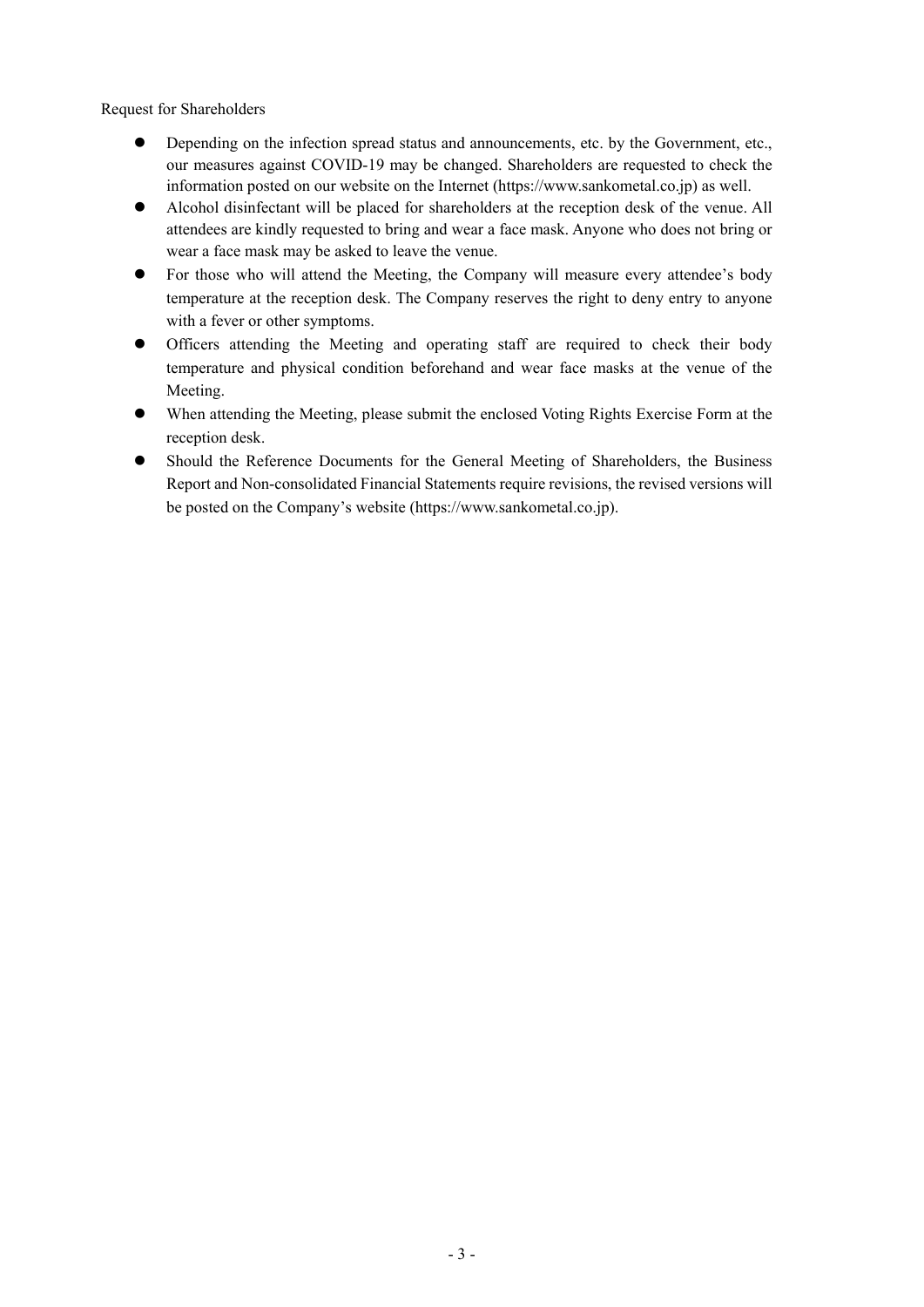# **Reference Documents for the General Meeting of Shareholders**

## **Proposals and References**

## **Proposal 1:** Partial Amendments to the Articles of Incorporation

### 1. Reasons for the proposal

The amended provisions stipulated in the proviso to Article 1 of the supplementary provisions of the "Act Partially Amending the Companies Act" (Act No. 70 of 2019) will be enforced on September 1, 2022. Accordingly, in line with the introduction of the system for electronic provision of materials for general meetings of shareholders, the Articles of Incorporation shall be partially amended as follows:

- (1) The proposed Article 14, Paragraph 1 provides that information contained in the reference documents for the general meeting of shareholders, etc. shall be provided electronically.
- (2) The proposed Article 14, Paragraph 2 establishes a provision to limit the scope of matters to be included in the paper copy to be sent to shareholders who have requested it.
- (3) The provisions related to the internet disclosure and deemed provision of the reference documents for the general meeting of shareholders, etc. (Article 14 of the current Articles of Incorporation) will become unnecessary and will therefore be deleted.
- (4) In line with the above establishment and deletion of the provisions, supplementary provisions related to the effective date, etc. shall be established.

## 2. Details of amendments

The details of the amendments are as follows:

(Underlined parts are amended.) Current Articles of Incorporation Proposed amendments Articles 1-13 (Omitted) Articles 1-13 (Unchanged) Article 14 (Internet Disclosure and Deemed Provision of Reference Documents for the General Meeting of Shareholders, Etc.) (Deleted) The Company may, when convening a general meeting of shareholders, deem that it has provided information to shareholders pertaining to matters to be described or indicated in the reference documents for the general meeting of shareholders, business report, non-consolidated financial statements, and consolidated financial statements, by disclosing such information through the internet in accordance with the provisions provided in the Ordinance of the Ministry of Justice. Article 14 (Measures for Electronic Provision of Information, Etc.) (Newly established) The Company shall, when convening a general meeting of shareholders, provide information contained in the reference documents for the general meeting of shareholders, etc. electronically. 2. Among the matters to be provided electronically, the Company may choose not to include all or part of the matters stipulated in the Ordinance of the Ministry of Justice in the paper copy to be sent to shareholders who have requested it by the record date for vesting voting rights. Articles 15-44 (Omitted) Articles 15-44 (Unchanged)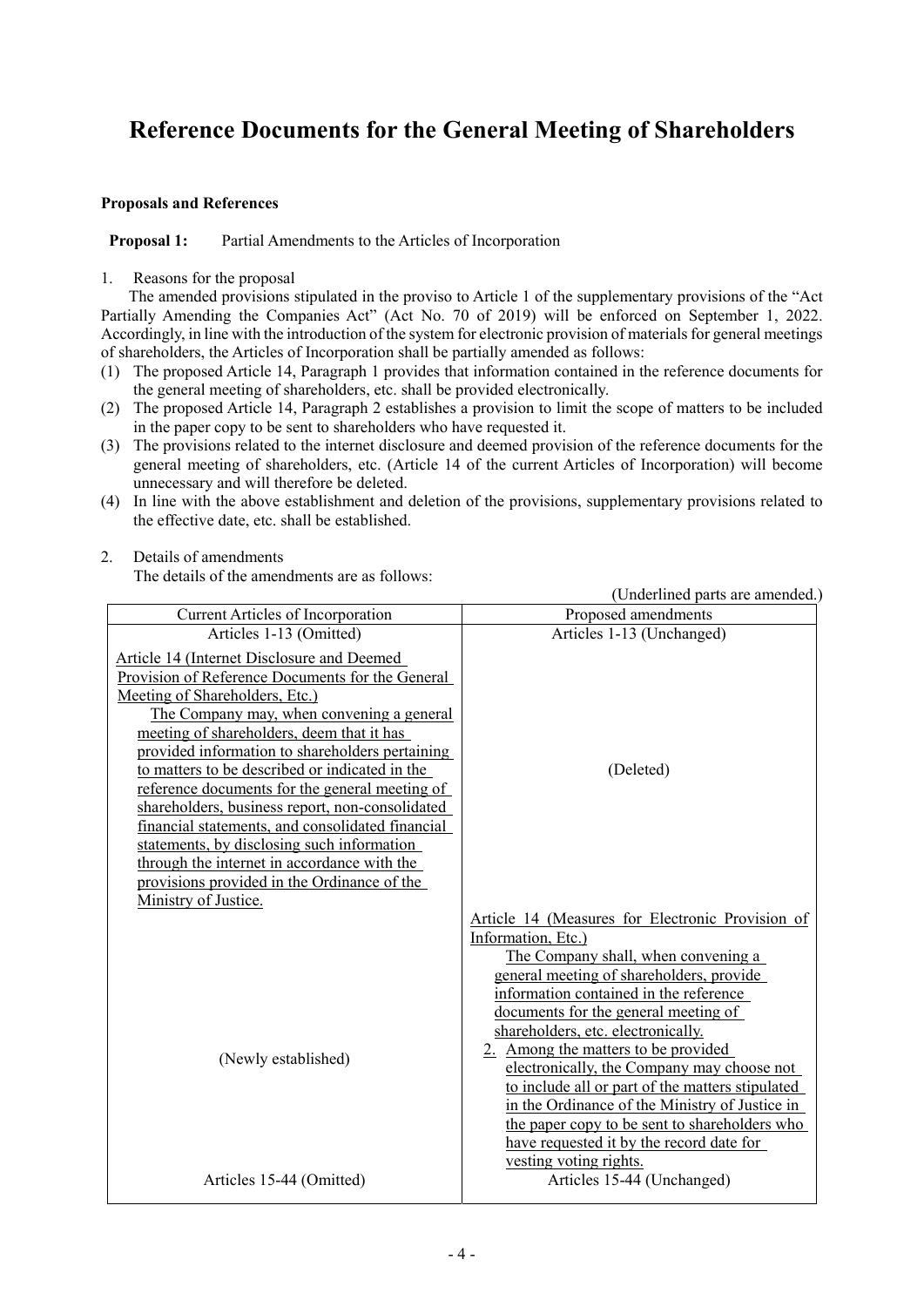| Current Articles of Incorporation | Proposed amendments                                                                                                                                                                                                                                                                                                                                                                                                                                                                                                                                                                                                                                                                                                                                                                                                                                                                                                                                                                                                                                                                                                                                                                                                               |  |  |
|-----------------------------------|-----------------------------------------------------------------------------------------------------------------------------------------------------------------------------------------------------------------------------------------------------------------------------------------------------------------------------------------------------------------------------------------------------------------------------------------------------------------------------------------------------------------------------------------------------------------------------------------------------------------------------------------------------------------------------------------------------------------------------------------------------------------------------------------------------------------------------------------------------------------------------------------------------------------------------------------------------------------------------------------------------------------------------------------------------------------------------------------------------------------------------------------------------------------------------------------------------------------------------------|--|--|
|                                   | (Supplementary Provisions)                                                                                                                                                                                                                                                                                                                                                                                                                                                                                                                                                                                                                                                                                                                                                                                                                                                                                                                                                                                                                                                                                                                                                                                                        |  |  |
| (Newly established)               | The deletion of Article 14 (Internet Disclosure<br>1.<br>and Deemed Provision of Reference<br>Documents for the General Meeting of<br>Shareholders, Etc.) of the Articles of<br>Incorporation before amendment and the<br>establishment of Article 14 (Measures for<br>Electronic Provision of Information, Etc.) of<br>the Articles of Incorporation after amendment<br>shall come into effect on the date of<br>enforcement of the amended provisions<br>stipulated in the proviso to Article 1 of the<br>supplementary provisions of the Act Partially<br>Amending the Companies Act (Act No. 70 of<br>2019) (the "Effective Date").<br>Notwithstanding the provisions of the<br>$2_{\cdot}$<br>preceding paragraph, Article 14 of the Articles<br>of Incorporation before amendment shall<br>remain in force with respect to a general<br>meeting of shareholders to be held on a date<br>within six (6) months from the Effective Date.<br>These supplementary provisions shall be<br>$\underline{3}$ .<br>deleted after the lapse of $six(6)$ months from<br>the Effective Date or three (3) months from the<br>date of the general meeting of shareholders set<br>forth in the preceding paragraph, whichever is<br>later. |  |  |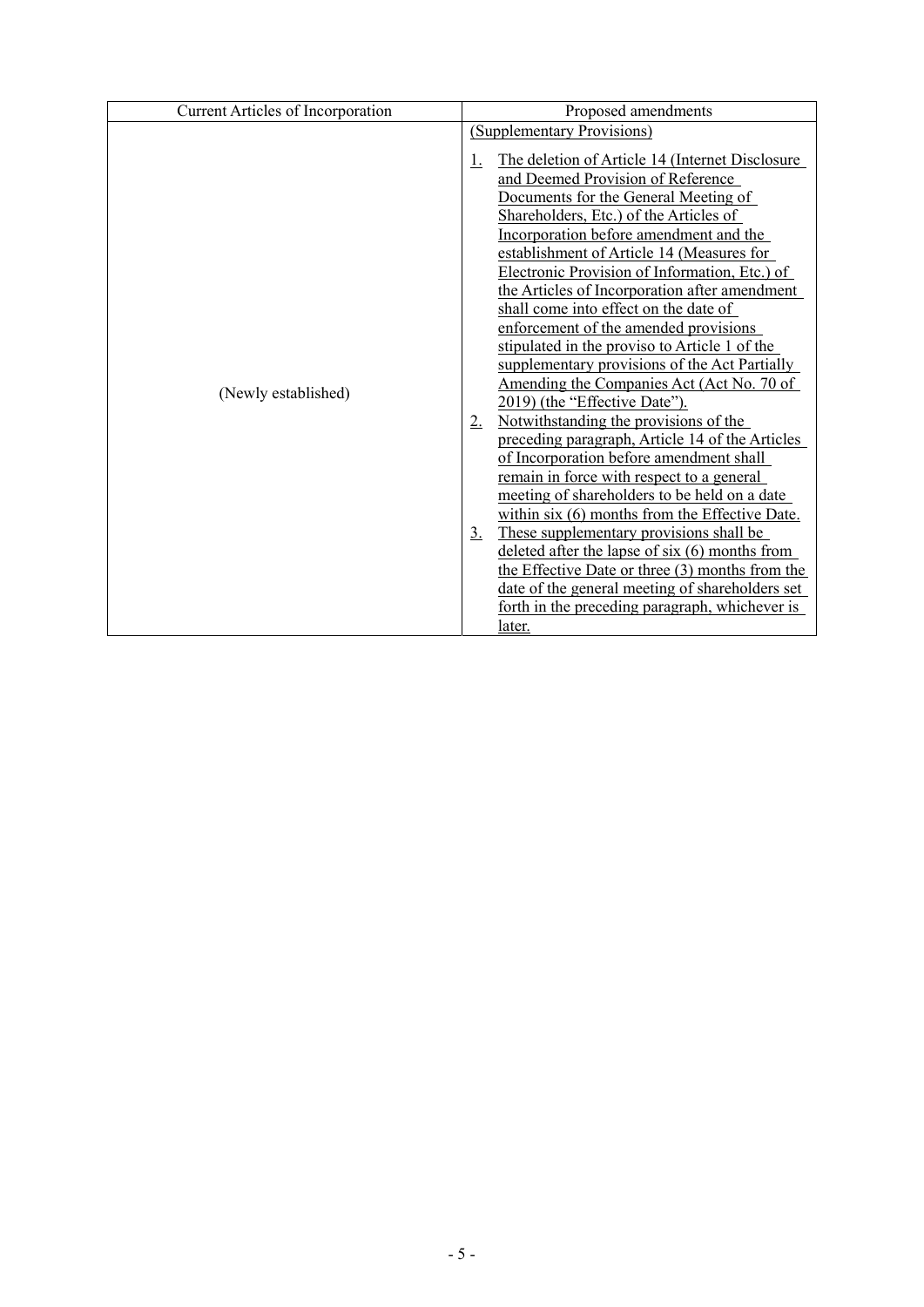## **Proposal 2:** Election of 7 Directors

The terms of office of 7 Directors will expire at the conclusion of this Annual General Meeting of Shareholders. Accordingly, the election of 7 Directors is proposed at this General Meeting. The candidates are as follows:

| No. | Name<br>(Date of birth)          |                                                                                                                                                                        | Past experience, positions and responsibilities at the Company<br>and significant concurrent positions                                                                                                                                                                                                                                                                                                                                                                                                                                                                                                                                                                                                                                                                                                                                                                                                                                                                                                                                                                                                                                                                                                                                                                                                                                                                                                   | Number of<br>shares of the<br>Company held |
|-----|----------------------------------|------------------------------------------------------------------------------------------------------------------------------------------------------------------------|----------------------------------------------------------------------------------------------------------------------------------------------------------------------------------------------------------------------------------------------------------------------------------------------------------------------------------------------------------------------------------------------------------------------------------------------------------------------------------------------------------------------------------------------------------------------------------------------------------------------------------------------------------------------------------------------------------------------------------------------------------------------------------------------------------------------------------------------------------------------------------------------------------------------------------------------------------------------------------------------------------------------------------------------------------------------------------------------------------------------------------------------------------------------------------------------------------------------------------------------------------------------------------------------------------------------------------------------------------------------------------------------------------|--------------------------------------------|
| 1   | Hiroaki Sato<br>(April 25, 1956) | April 1980<br>April 2007<br>April 2009<br>October 2012<br>April 2019<br>June 2019<br>April 2022                                                                        | Joined Nippon Steel Corporation<br>General Manager, Structurals Sales Department, Structurals<br>Division of Nippon Steel Corporation<br>General Manager, Titanium Business Division of Nippon Steel<br>Corporation<br>Integrated into Nippon Steel & Sumitomo Metal Corporation<br>Dispatched to currently NS-Siam United Steel Co., Ltd.<br>President of currently NS-Siam United Steel Co., Ltd.<br>Consultant of the Company<br>Representative Director and President of the Company<br>Representative Director and President, commissioned General<br>Manager, Technology Division of the Company<br>To the Present                                                                                                                                                                                                                                                                                                                                                                                                                                                                                                                                                                                                                                                                                                                                                                                 | 3,000                                      |
| 2   | Koji Tsutsumi<br>(April 2, 1958) | April 1982<br>April 2009<br>October 2012<br>October 2012<br>April 2014<br>June 2014<br>April 2016<br>April 2017<br>April 2019<br>April 2021<br>June 2021<br>April 2022 | Joined Nippon Steel Corporation<br>General Manager, Materials Department of Nippon Steel<br>Corporation<br>Integrated into Nippon Steel & Sumitomo Metal Corporation<br>General Manager, Materials Procurement Department of Nippon<br>Steel & Sumitomo Metal Corporation<br>Consultant of the Company<br>Director, commissioned General Manager, Sales Administration<br>Department of the Company<br>Director, commissioned General Manager, Tokyo Office of the<br>Company<br>Managing Director, commissioned General Manager, Tokyo<br>Office of the Company<br>Managing Director, commissioned General Manager,<br>Technology Division of the Company<br>Managing Director, commissioned General Manager,<br><b>Technology Division</b><br>Responsible for matters concerning the factories of the<br>Company, and cooperation with Senior Managing Director<br>Yoshii for matters concerning the offices of the Company<br>Director, Managing Executive Officer, commissioned General<br>Manager, Technology Division<br>Responsible for matters concerning the factories of the<br>Company, and cooperation with Senior Managing Executive<br>Officer Yoshii for matters concerning the offices of the Company<br>Director, Senior Managing Executive Officer, commissioned<br>General Manager, Sales Division<br>Responsible for matters concerning the offices of the Company<br>To the Present | 500                                        |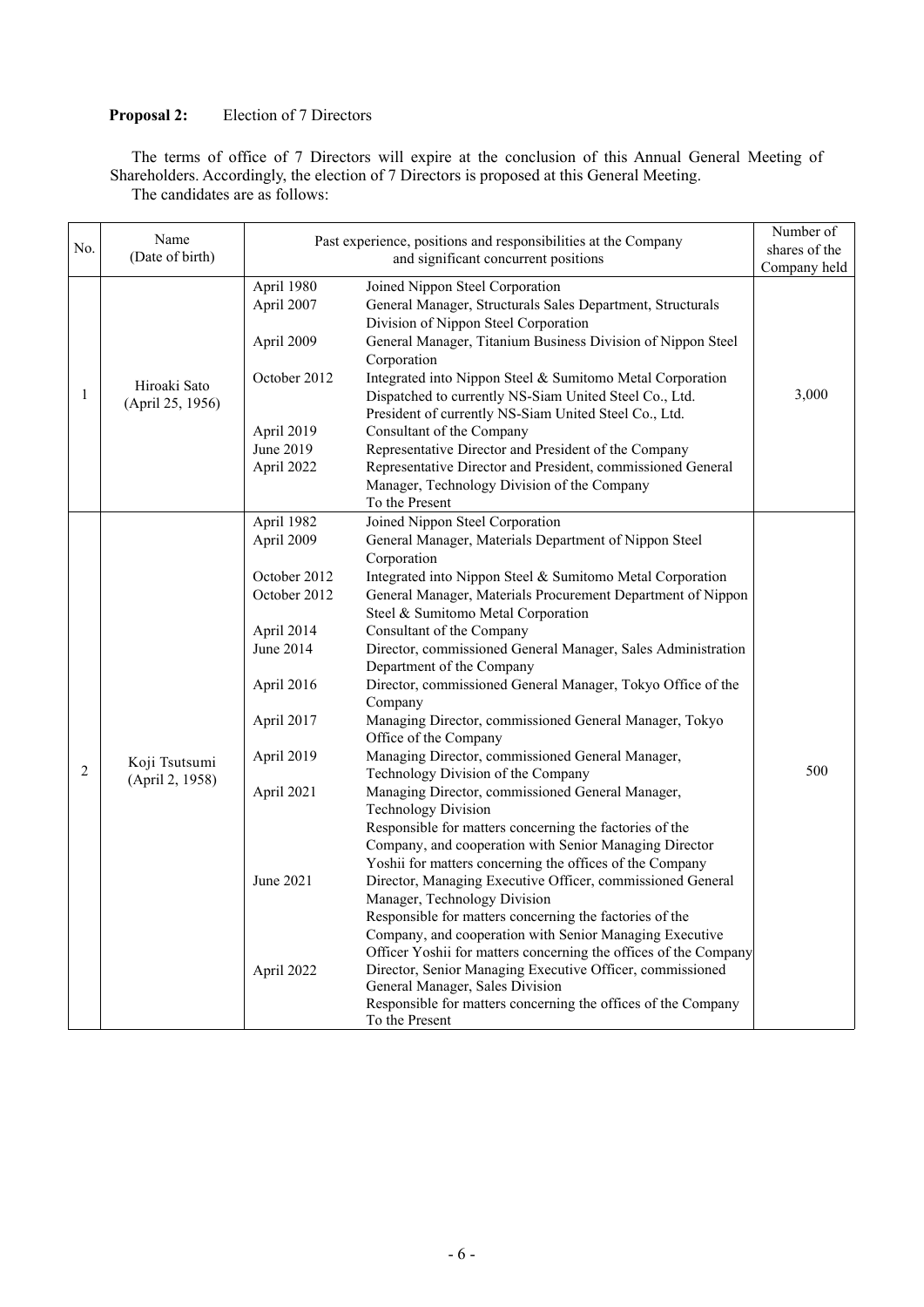| No. | Name<br>(Date of birth)            |                                                                                                                                       | Past experience, positions and responsibilities at the Company<br>and significant concurrent positions                                                                                                                                                                                                                                                                                                                                                                                                                                                                                                                                                                                                                                                                                                                                                                                                                                                                                                                                                                                                                                                                                                                                                                                                                                                                                                                                               | Number of<br>shares of the |
|-----|------------------------------------|---------------------------------------------------------------------------------------------------------------------------------------|------------------------------------------------------------------------------------------------------------------------------------------------------------------------------------------------------------------------------------------------------------------------------------------------------------------------------------------------------------------------------------------------------------------------------------------------------------------------------------------------------------------------------------------------------------------------------------------------------------------------------------------------------------------------------------------------------------------------------------------------------------------------------------------------------------------------------------------------------------------------------------------------------------------------------------------------------------------------------------------------------------------------------------------------------------------------------------------------------------------------------------------------------------------------------------------------------------------------------------------------------------------------------------------------------------------------------------------------------------------------------------------------------------------------------------------------------|----------------------------|
| 3   | Mitsuhiro Nagano<br>(July 7, 1966) | April 1985<br>March 2011<br>May 2013<br>April 2014<br>April 2018<br>April 2019<br>April 2020<br>April 2021<br>June 2021<br>April 2022 | Joined the Company<br>General Manager, Chugoku Office of the Company<br>Assistant General Manager, Osaka Office of the Company<br>General Manager, Osaka Office of the Company<br>Executive Officer, commissioned General Manager, Osaka<br>Office and General Manager, West Japan Molded Products Sales<br>Department, Roof Sales Division of the Company<br>Executive Officer, commissioned General Manager, Osaka<br>Office and General Manager, West Japan Molded Products Sales<br>Department, Sales Division of the Company<br>Executive Officer, commissioned General Manager,<br>Construction Management Department, Technology Division of<br>the Company<br>Executive Officer, commissioned Deputy General Manager,<br><b>Technology Division</b><br>In charge of Construction Administration Department,<br>Construction Management Department, and Technology<br>Development Center of the Company<br>Director, Senior Executive Officer, commissioned Deputy<br>General Manager, Technology Division<br>In charge of Construction Administration Department,<br>Construction Management Department, and Technology<br>Development Center of the Company<br>Director, Senior Executive Officer, commissioned Deputy<br>General Manager, Technology Division<br>In charge of Technology Department, Construction<br>Administration Department, Construction Management<br>Department, and Technology Development Center of the<br>Company | Company held<br>500        |
| 4   | Tetsuya Konno<br>(April 17, 1964)  | April 1988<br>October 2012<br>April 2014<br>April 2018<br>April 2019<br>April 2020<br>June 2020<br>June 2021                          | To the Present<br>Joined Nippon Steel Corporation<br>Integrated into Nippon Steel & Sumitomo Metal Corporation<br>Senior Chief, Institution and System Planning Office, Finance<br>Department of Nippon Steel & Sumitomo Metal Corporation<br>Dispatched to OSAKA STEEL CO., LTD. from Nippon Steel &<br>Sumitomo Metal Corporation<br>General Manager, Internal Control and Audit Department, Senior<br>Chief, Finance Department of Nippon Steel & Sumitomo Metal<br>Corporation<br>Nippon Steel & Sumitomo Metal Corporation changed the name<br>to NIPPON STEEL CORPORATION<br>Consultant of the Company<br>Executive Officer, commissioned General Manager, General<br>Administration Department, Group Manager, Work Style<br>Reform Promotion Group of the Company<br>Director, Senior Executive Officer, commissioned General<br>Manager, General Administration Department, Group Manager,<br>Work Style Reform Promotion Group<br>Responsible for matters concerning Internal Control and Audit<br>Department, Personnel Development Department, Accounting<br>Department, and Safety, Health and Environment Department of<br>the Company<br>To the Present                                                                                                                                                                                                                                                                               |                            |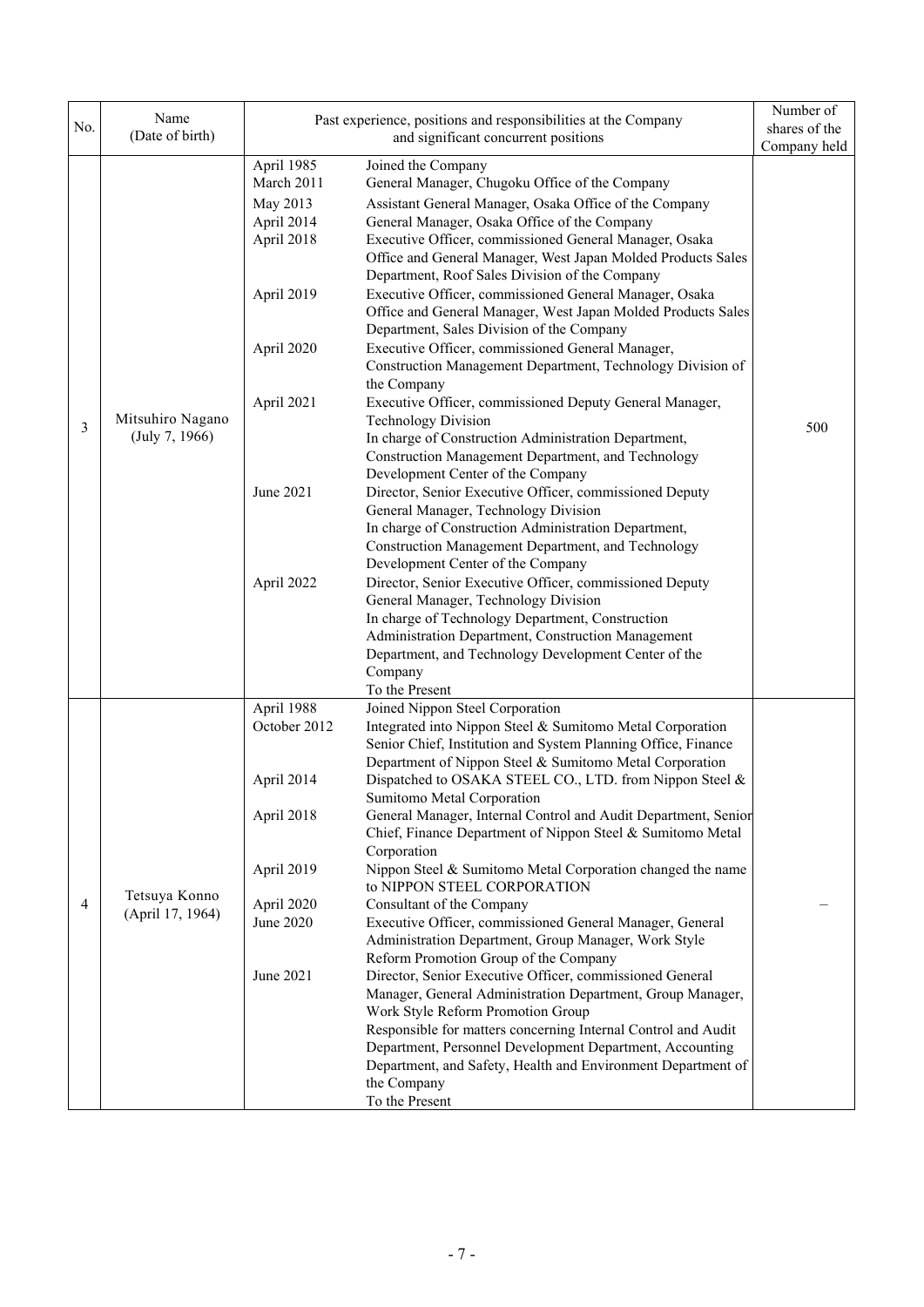| No. | Name<br>(Date of birth)              |                                                                                                                                                            | Past experience, positions and responsibilities at the Company<br>and significant concurrent positions                                                                                                                                                                                                                                                                                                                                                                                                                                                                                                                                                                                                                                                                                                                                                                                                                                                                                                                                    | Number of<br>shares of the<br>Company held |
|-----|--------------------------------------|------------------------------------------------------------------------------------------------------------------------------------------------------------|-------------------------------------------------------------------------------------------------------------------------------------------------------------------------------------------------------------------------------------------------------------------------------------------------------------------------------------------------------------------------------------------------------------------------------------------------------------------------------------------------------------------------------------------------------------------------------------------------------------------------------------------------------------------------------------------------------------------------------------------------------------------------------------------------------------------------------------------------------------------------------------------------------------------------------------------------------------------------------------------------------------------------------------------|--------------------------------------------|
| 5   | Yasunari Shigeta<br>(August 2, 1968) | April 1992<br>October 2012<br>December 2012<br>April 2019<br>April 2021<br>June 2021<br>April 2022                                                         | Joined Nippon Steel Corporation<br>Integrated into Nippon Steel & Sumitomo Metal Corporation<br>General Manager, Electromagnetic Steel Sheet Export Office,<br>Electromagnetic Steel Sheet Sales Department, Flat Products<br>Division of Nippon Steel & Sumitomo Metal Corporation<br>Nippon Steel & Sumitomo Metal Corporation changed the name<br>to NIPPON STEEL CORPORATION<br>General Manager, Electromagnetic Steel Sheet Sales<br>Department, Flat Products Division of NIPPON STEEL<br><b>CORPORATION</b><br>General Manager, Flat Products Sales Department, Flat Products<br>Division of NIPPON STEEL CORPORATION<br>Director of the Company<br>To the Present<br>Counsel, General Manager, Flat Products Sales Department, Flat<br>Products Division of NIPPON STEEL CORPORATION                                                                                                                                                                                                                                              |                                            |
| 6   | Hideyuki Takayama<br>(June 29, 1960) | April 1985<br>April 2011<br>October 2012<br>April 2014<br>June 2014<br>April 2016<br>June 2016<br>June 2018<br>April 2019<br>June 2019<br><b>July 2019</b> | To the Present<br>Joined Nippon Steel Corporation<br>General Manager, Production Operation Department, Kimitsu<br>Works of Nippon Steel Corporation<br>Integrated into Nippon Steel & Sumitomo Metal Corporation<br>General Manager, Production Operation Department, Kimitsu<br>Works of Nippon Steel & Sumitomo Metal Corporation<br>Consultant of Nihon Teppan Co., Ltd.<br>Director of Nihon Teppan Co., Ltd.<br>Director, Managing Executive Officer, General Manager, Sales<br>Division of Nihon Teppan Co., Ltd.<br>Managing Director, Managing Executive Officer, General<br>Manager, Sales Division of Nihon Teppan Co., Ltd.<br>Managing Director, Managing Executive Officer of Nihon<br>Teppan Co., Ltd.<br>Representative Director and President of Nihon Teppan Co., Ltd.<br>Director of the Company<br>To the Present<br>Nihon Teppan Co., Ltd. changed the name to NST<br>NIHONTEPPAN Co., Ltd.<br>Representative Director and President of NST NIHONTEPPAN<br>Co., Ltd.                                                  |                                            |
| 7   | Maki Eguchi<br>(March 4, 1961)       | April 1985<br>November 2014<br>February 2015<br>June 2017<br>April 2018<br>June 2021<br>April 2022                                                         | To the Present<br>Joined Nippon Steel Corporation<br>General Manager, Design Engineering Department of Nippon<br>Steel & Sumikin Engineering Co., Ltd.<br>Works outside Nippon Steel & Sumikin Engineering Co., Ltd.<br>(Lead Dynamic Engineering Co., Ltd.)<br>Director, commissioned Deputy General Manager, Technology<br>Division of the Company<br>Director, commissioned Deputy General Manager, Technology<br>Division and General Manager, Manufacturing Department of<br>the Company<br>Senior Executive Officer, commissioned Deputy General<br>Manager, Technology Division and General Manager,<br>Manufacturing Technology Department<br>Cooperation with Managing Executive Officer Tsutsumi for<br>matters concerning the factories of the Company<br>Managing Executive Officer, commissioned Deputy General<br>Manager, Technology Division and General Manager,<br>Manufacturing Technology Department<br>Responsible for matters concerning the factories and Structurals<br>Business of the Company<br>To the Present | 500                                        |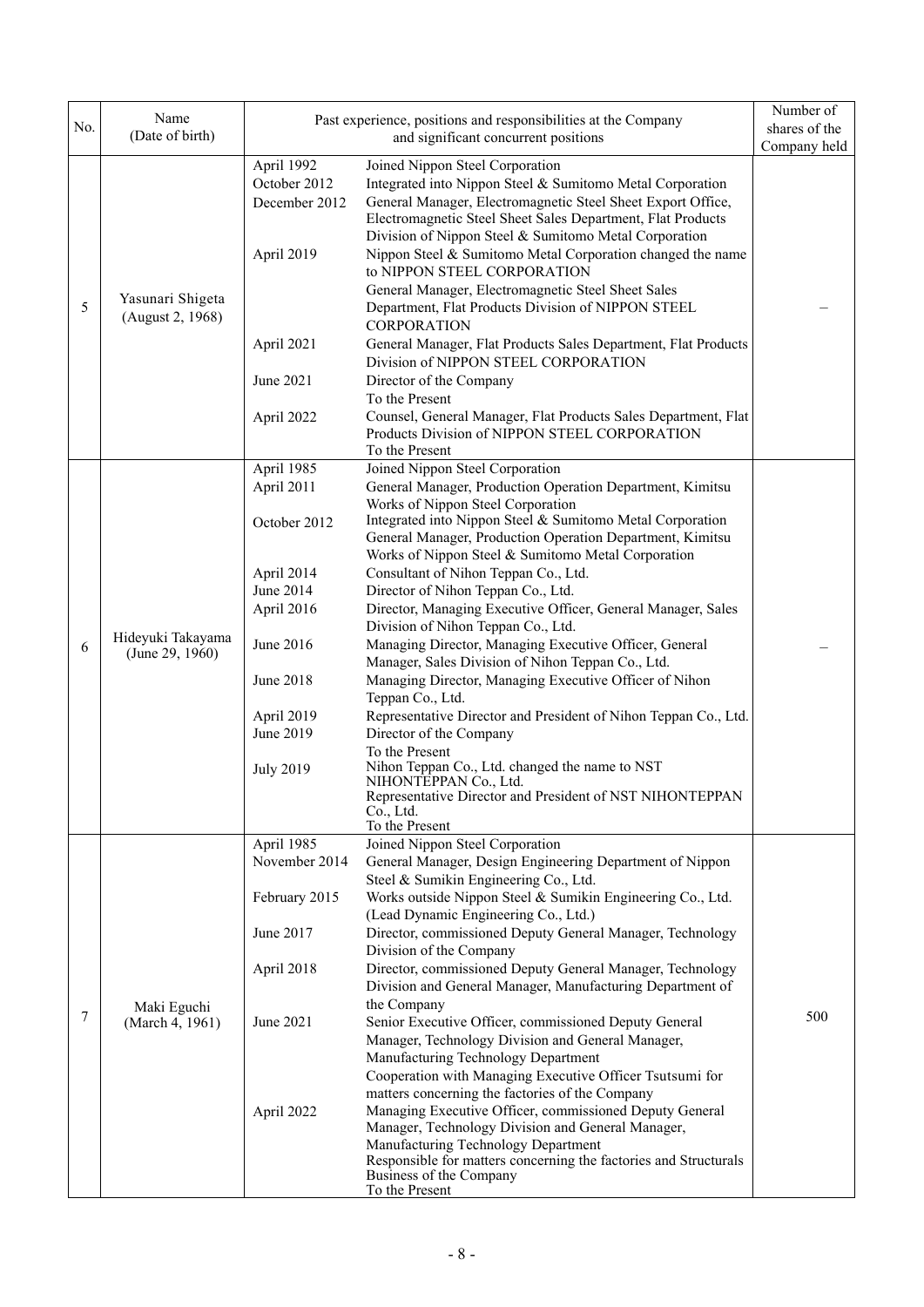#### (Notes)

- 1. There is no special interest between the Company and any of the candidates.
- 2. Mr. Maki Eguchi is a new candidate for Director.
- 3. Each of Messrs. Yasunari Shigeta and Hideyuki Takayama is a candidate for Outside Director.
	- (1) Mr. Yasunari Shigeta, a candidate for Director, concurrently serves as a business executor at NIPPON STEEL CORPORATION. The Company has material trading relationships with NIPPON STEEL CORPORATION. He also serves as an Outside Director at NST NIHONTEPPAN Co., Ltd.
	- (2) Mr. Hideyuki Takayama, a candidate for Director, concurrently serves as Representative Director and President of NST NIHONTEPPAN Co., Ltd. The Company has material trading relationships with NST NIHONTEPPAN Co., Ltd.
- 4. The reasons for election and expected roles of these nominees as Outside Directors are as follows:
	- (1) Although candidate for Director Mr. Yasunari Shigeta has not been directly involved in corporate management, he has advanced knowledge regarding management to allow for appropriate execution of duties and is expected to fulfill the supervisory role from multiple perspectives mainly concerning the agenda for the Board of Directors meetings and other events related to corporate management from an objective standpoint independent of business executors. His term of office as Director of the Company will be one year at the conclusion of this Annual General Meeting of Shareholders.

Furthermore, he has been designated as an Independent Director/Auditor as defined by the Tokyo Stock Exchange, Inc., and has been submitted as such to said Exchange.

(2) The candidate for Director Mr. Hideyuki Takayama is expected to utilize his wealth of knowledge and experience, etc., as Director of NST NIHONTEPPAN Co., Ltd. in the Company's overall management and fulfill the supervisory role from multiple perspectives mainly concerning the agenda for the Board of Directors meetings and other events related to corporate management from an objective standpoint independent of business executors. His term of office as Director of the Company will be three years at the conclusion of this Annual General Meeting of Shareholders.

Furthermore, he has been designated as an Independent Director/Auditor as defined by the Tokyo Stock Exchange, Inc., and has been submitted as such to said Exchange.

5. Concerning the liability stipulated in Article 423, Paragraph 1 of the Companies Act, for compensation of damages, the Company has entered into a liability limitation agreement with Messrs. Yasunari Shigeta and Hideyuki Takayama to limit their liability to the minimum liability amount stipulated in Article 425, Paragraph 1 of the Companies Act, provided that they have performed their duties in good faith and without gross negligence.

If each of them is reelected as Outside Director, the Company plans to continue the agreement with them.

- 6. Messrs. Yasunari Shigeta and Hideyuki Takayama were not business executors nor officers of the Company or a Company subsidiary.
- 7. Messrs. Yasunari Shigeta and Hideyuki Takayama are not the parent company, etc., of the Company, and were not the parent company, etc., of the Company within the past 10 years.
- 8. Messrs. Yasunari Shigeta and Hideyuki Takayama are not business executors nor officers of a designated affiliated business entity of the Company, and were not business executors nor officers of a designated affiliated business entity of the Company within the past 10 years.
- 9. Messrs. Yasunari Shigeta and Hideyuki Takayama are not scheduled to receive a significant amount of cash or other property from the Company or a designated affiliated business entity of the Company, and have not received such cash or other property within the past two years.
- 10. Messrs. Yasunari Shigeta and Hideyuki Takayama are not a spouse, relative within the third degree, or equivalent persons of a business executor or officer of the parent company, etc., of the Company, the Company or a designated affiliated business entity of the Company.
- 11. The Company has entered into a directors and officers liability insurance contract with an insurance company, which covers damages and litigation expenses that the insured party would bear in the event that a claim for damages is filed. If the candidates for Directors are elected, they will become the insured under the insurance policy. In addition, the Company plans to renew the insurance policy with the same details at the next renewal.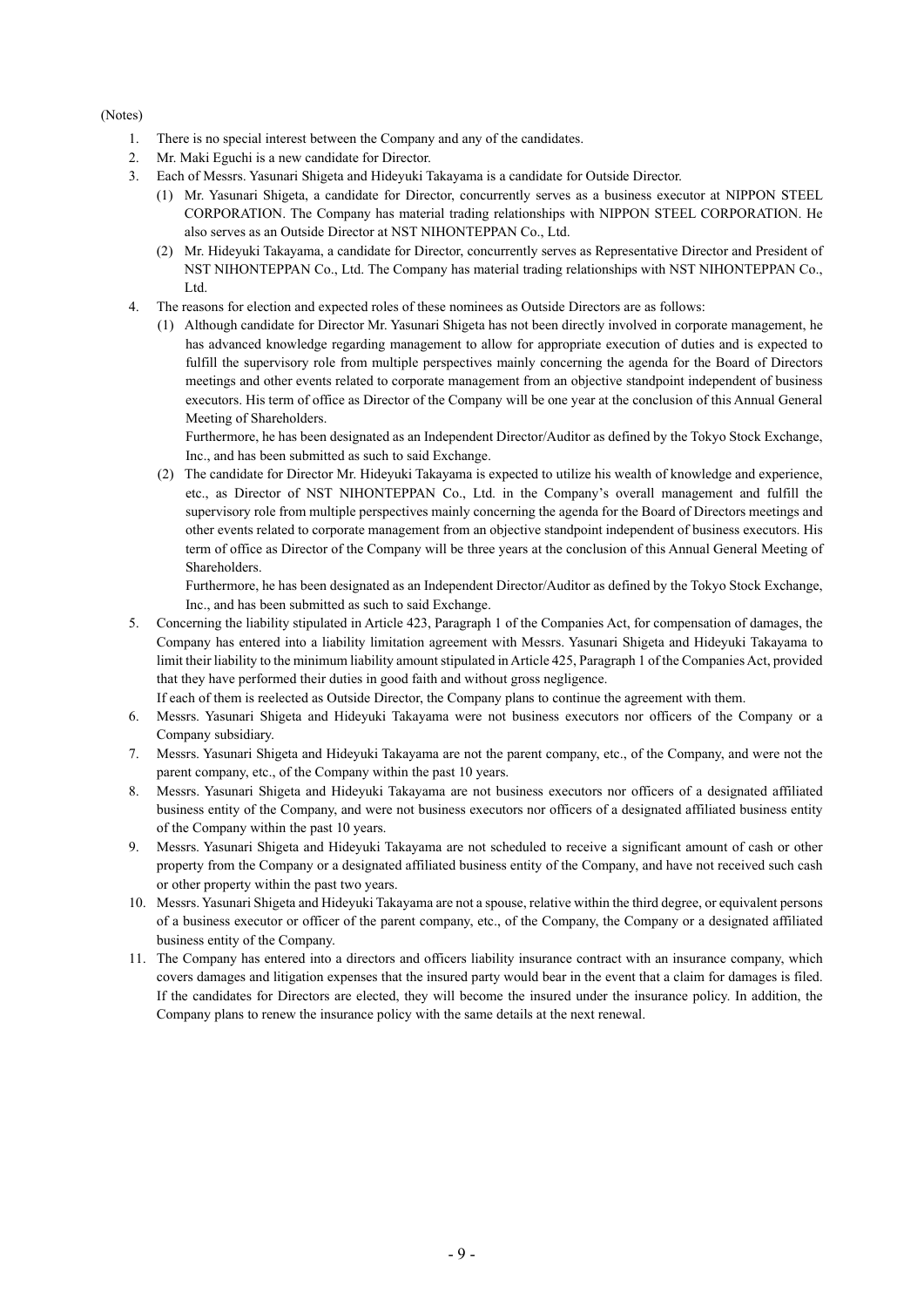### **Proposal 3:** Election of 2 Corporate Auditors

Of the three Corporate Auditors, Corporate Auditor Kyoshi Oya will retire by his resignation at the conclusion of this Annual General Meeting of Shareholders, and the number of Corporate Auditors will be increased by 1. Accordingly, the Company proposes the election of 2 Corporate Auditors.

As candidate for Corporate Auditor, Mr. Masao Wakugawa will be elected as a substitute for Corporate Auditor Kyoshi Oya, his term of office shall be until the expiration of the retiring Corporate Auditor in line with Article 34 of the Articles of Incorporation.

The Board of Corporate Auditors has previously given its approval to this proposal. The candidate is as follows:

| No.            | Name                                  |                                      | Past experience and positions at the Company                                                                                                | Number of    |
|----------------|---------------------------------------|--------------------------------------|---------------------------------------------------------------------------------------------------------------------------------------------|--------------|
|                | (Date of birth)                       | and significant concurrent positions | shares of the                                                                                                                               |              |
|                |                                       |                                      |                                                                                                                                             | Company held |
|                |                                       | April 1981<br>April 2007             | Joined Nippon Steel Corporation<br>General Manager, Electromagnetic Steel Sheet Sales Department,                                           |              |
|                |                                       | April 2009                           | Flat Products Division of Nippon Steel Corporation<br>General Manager, Overseas Business Planning Department of<br>Nippon Steel Corporation |              |
|                |                                       | April 2012                           | Executive Officer of Nippon Steel Corporation                                                                                               |              |
| 1              | Yoichi Furuta                         | October 2012                         | Integrated into Nippon Steel & Sumitomo Metal Corporation                                                                                   |              |
|                | (December 28, 1958)                   | April 2015                           | Managing Executive Officer of Nippon Steel & Sumitomo Metal<br>Corporation                                                                  |              |
|                |                                       | April 2019                           | Nippon Steel & Sumitomo Metal Corporation changed the name<br>to NIPPON STEEL CORPORATION                                                   |              |
|                |                                       | June 2020                            | Executive Advisor of NIPPON STEEL CORPORATION                                                                                               |              |
|                |                                       | April 2022                           | Entered into an advisory agreement with the Company<br>To the Present                                                                       |              |
|                |                                       | April 1986                           | Joined the Company                                                                                                                          |              |
|                | Masao Wakugawa<br>(November 13, 1961) | May 2013                             | General Manager, Chugoku Office of the Company                                                                                              |              |
|                |                                       | April 2015                           | General Manager, Kyushu Office of the Company                                                                                               |              |
|                |                                       | April 2016                           | Executive Officer, commissioned General Manager, Kyushu<br>Office of the Company                                                            |              |
| $\overline{2}$ |                                       | June 2018                            | Director, commissioned General Manager, Kyushu Office of the<br>Company                                                                     | 500          |
|                |                                       | April 2019                           | Director, commissioned General Manager, Tokyo Office of the<br>Company                                                                      |              |
|                |                                       | June 2021                            | Senior Executive Officer, commissioned General Manager, Tokyo                                                                               |              |
|                |                                       |                                      | Office of the Company                                                                                                                       |              |
|                |                                       | April 2022                           | Senior Executive Officer, Assistant to the President of the<br>Company<br>To the Present                                                    |              |

(Notes)

- 1. There is no special interest between the Company and any of the candidates.
- 2. Messrs. Yoichi Furuta and Masao Wakugawa are new candidates for Corporate Auditors.
- 3. Mr. Yoichi Furuta is a candidate for Outside Corporate Auditor.
- 4. Mr. Yoichi Furuta is expected to reflect his wealth of knowledge and experience as a Managing Executive Officer at NIPPON STEEL CORPORATION to his duties. Therefore, the Company requests his election. Furthermore, he will be designated as an Independent Director/Auditor as defined by the Tokyo Stock Exchange, Inc.,

and will be submitted as such to said Exchange.

- 5. Concerning the liability stipulated in Article 423, Paragraph 1 of the Companies Act, for compensation of damages, the Company will enter into a liability limitation agreement with Mr. Yoichi Furuta to limit his liability to the minimum liability amount stipulated in Article 425, Paragraph 1 of the Companies Act, provided that he has performed his duties in good faith and without gross negligence.
- 6. Mr. Yoichi Furuta was not a business executor nor officer of the Company or a Company subsidiary.
- 7. Mr. Yoichi Furuta is not the parent company, etc., of the Company, and was not the parent company, etc., of the Company within the past 10 years.
- 8. Mr. Yoichi Furuta is not a business executor nor officer of a designated affiliated business entity of the Company, and was not a business executor nor officer of a designated affiliated business entity of the Company within the past 10 years.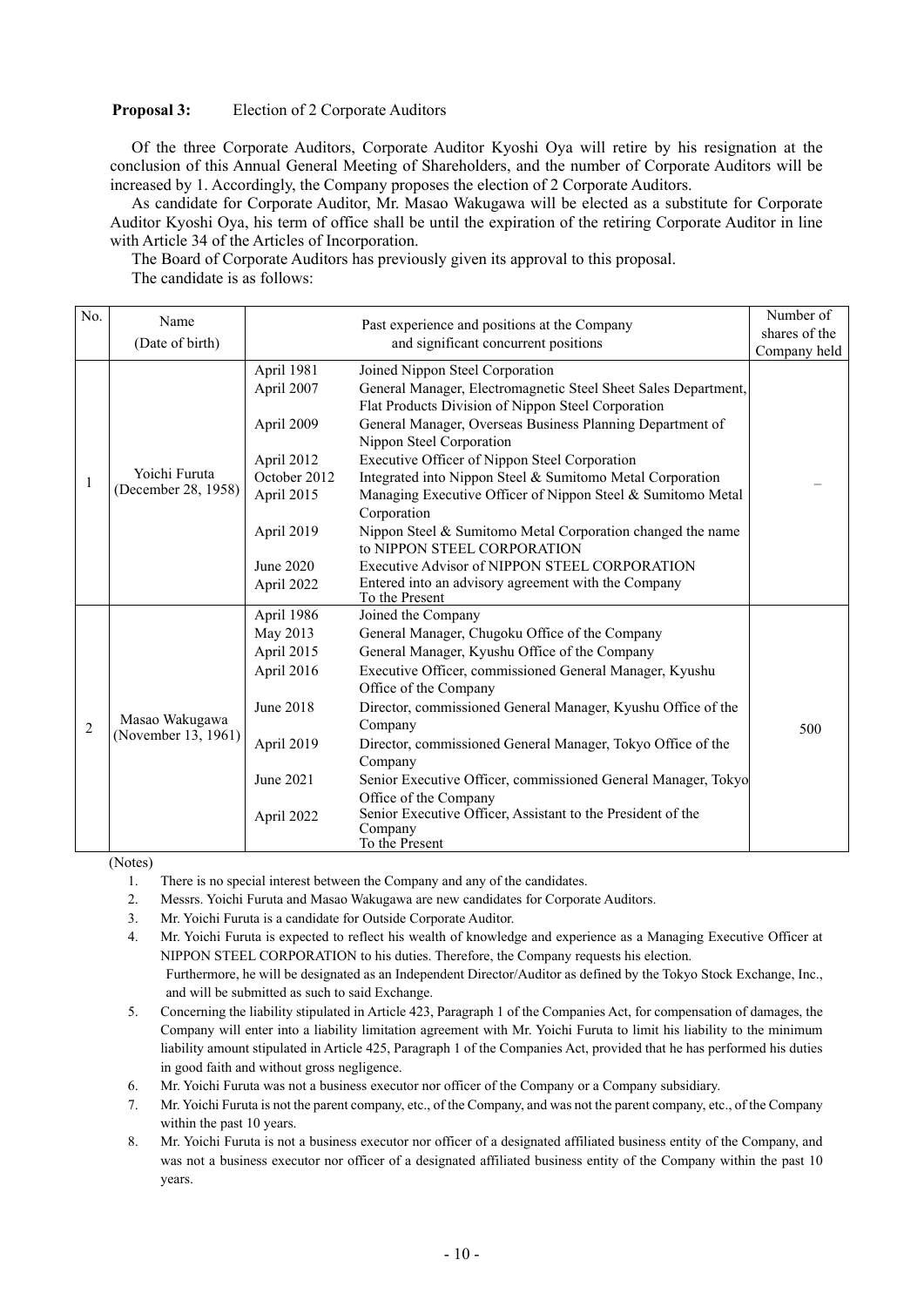- 9. Mr. Yoichi Furuta is not scheduled to receive a significant amount of cash or other property from the Company or a designated affiliated business entity of the Company, and has not received such cash or other property within the past two years.
- 10. Mr. Yoichi Furuta is not a spouse, relative within the third degree, or equivalent person of a business executor or officer of the parent company, etc., of the Company, the Company or a designated affiliated business entity of the Company.
- 11. The Company has entered into a directors and officers liability insurance contract with an insurance company, which covers damages and litigation expenses that the insured party would bear in the event that a claim for damages is filed. If the candidates for Corporate Auditors are elected, they will become the insured under the insurance policy. In addition, the Company plans to renew the insurance policy with the same details at the next renewal.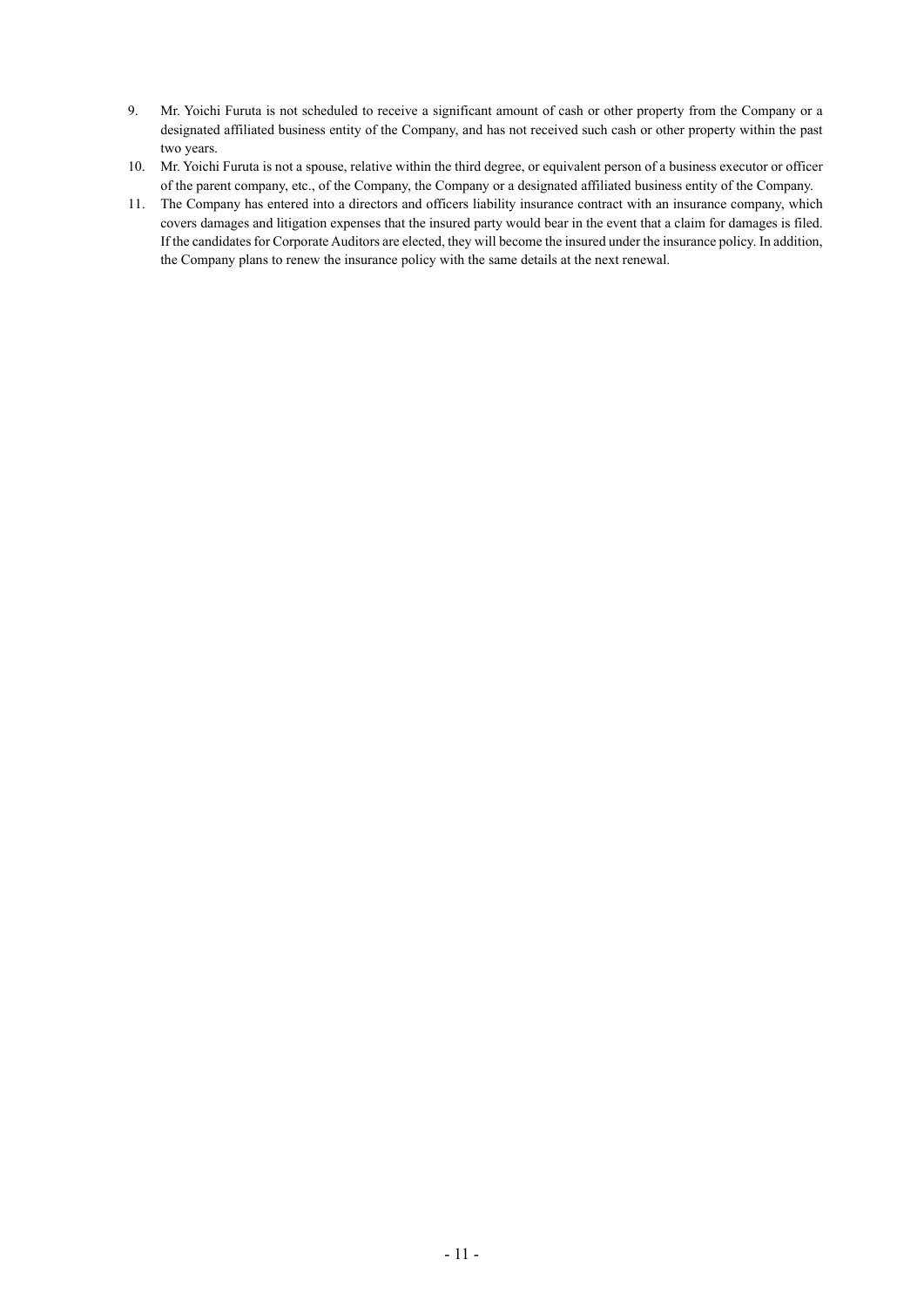### **Proposal 4:** Election of 1 Substitute Corporate Auditor

To prepare for a contingency in which the Company does not have the number of Corporate Auditors required by laws and regulations, the Company proposes the election of 1 Substitute Corporate Auditor in advance.

The Board of Corporate Auditors has previously given its approval to this proposal. The candidate is as follows:

| Name<br>(Date of birth) |              | Past experience and positions at the Company<br>and significant concurrent positions | Number of<br>shares of the<br>Company held |
|-------------------------|--------------|--------------------------------------------------------------------------------------|--------------------------------------------|
|                         | April 1993   | Joined Nippon Steel Corporation                                                      |                                            |
|                         | October 2012 | Integrated into Nippon Steel & Sumitomo Metal Corporation                            |                                            |
|                         |              | Chief, Flat Products Planning Department, Flat Products                              |                                            |
|                         |              | Division of Nippon Steel & Sumitomo Metal Corporation                                |                                            |
|                         | July 2015    | Senior Chief, Flat Products Planning Department, Flat Products                       |                                            |
|                         |              | Division of Nippon Steel & Sumitomo Metal Corporation                                |                                            |
|                         | April 2016   | General Manager, Flat Products II Office, Flat Products Sales                        |                                            |
|                         |              | Department, Flat Products Division of Nippon Steel &                                 |                                            |
| Einosuke Kan            |              | Sumitomo Metal Corporation                                                           |                                            |
| (July 24, 1970)         | April 2019   | Nippon Steel & Sumitomo Metal Corporation changed the name                           |                                            |
|                         |              | to NIPPON STEEL CORPORATION                                                          |                                            |
|                         |              | General Manager, Flat Products Planning Department, Flat                             |                                            |
|                         |              | Products Division of NIPPON STEEL CORPORATION                                        |                                            |
|                         | June 2019    | Substitute Corporate Auditor of the Company                                          |                                            |
|                         |              | To the Present                                                                       |                                            |
|                         | April 2021   | General Manager, Flat Products Division of NIPPON STEEL                              |                                            |
|                         |              | <b>CORPORATION</b>                                                                   |                                            |
|                         |              | To the Present                                                                       |                                            |

(Notes)

1. There is no special interest between the Company and Mr. Einosuke Kan, a candidate for Substitute Corporate Auditor.

2. Mr. Einosuke Kan is a candidate for Outside Corporate Auditor.

3. Although Mr. Einosuke Kan has not been directly involved in corporate management, he has advanced knowledge regarding management to allow for appropriate execution of duties. Based on his wealth of experience and broad insights from NIPPON STEEL CORPORATION, the Company has judged that he will appropriately execute the duties of Outside Corporate Auditor from the standpoint of a management administrator of group companies.

4. If Mr. Einosuke Kan is appointed as Corporate Auditor, he is expected to fulfill the supervisory role from multiple perspectives mainly concerning the agenda for the Board of Directors meetings and other events related to corporate management from an objective standpoint independent of business executors. Therefore, the Company requests his election as Substitute Outside Corporate Auditor.

5. The Company defines in its Articles of Incorporation the ability to conclude liability limitation agreements with Outside Corporate Auditors to limit their liability to the minimum liability amount stipulated in Article 425, Paragraph 1 of the Companies Act, concerning the liability stipulated in Article 423, Paragraph 1 of the Companies Act, for compensation of damages provided that they had performed their duties in good faith and without gross negligence. If Mr. Einosuke Kan is appointed as Corporate Auditor, the Company plans to conclude the agreement with him.

6. The Company has entered into a directors and officers liability insurance contract with an insurance company, which covers damages and litigation expenses that the insured party would bear in the event that a claim for damages is filed. If Mr. Einosuke Kan is appointed as Corporate Auditor, he will become the insured under the insurance policy.